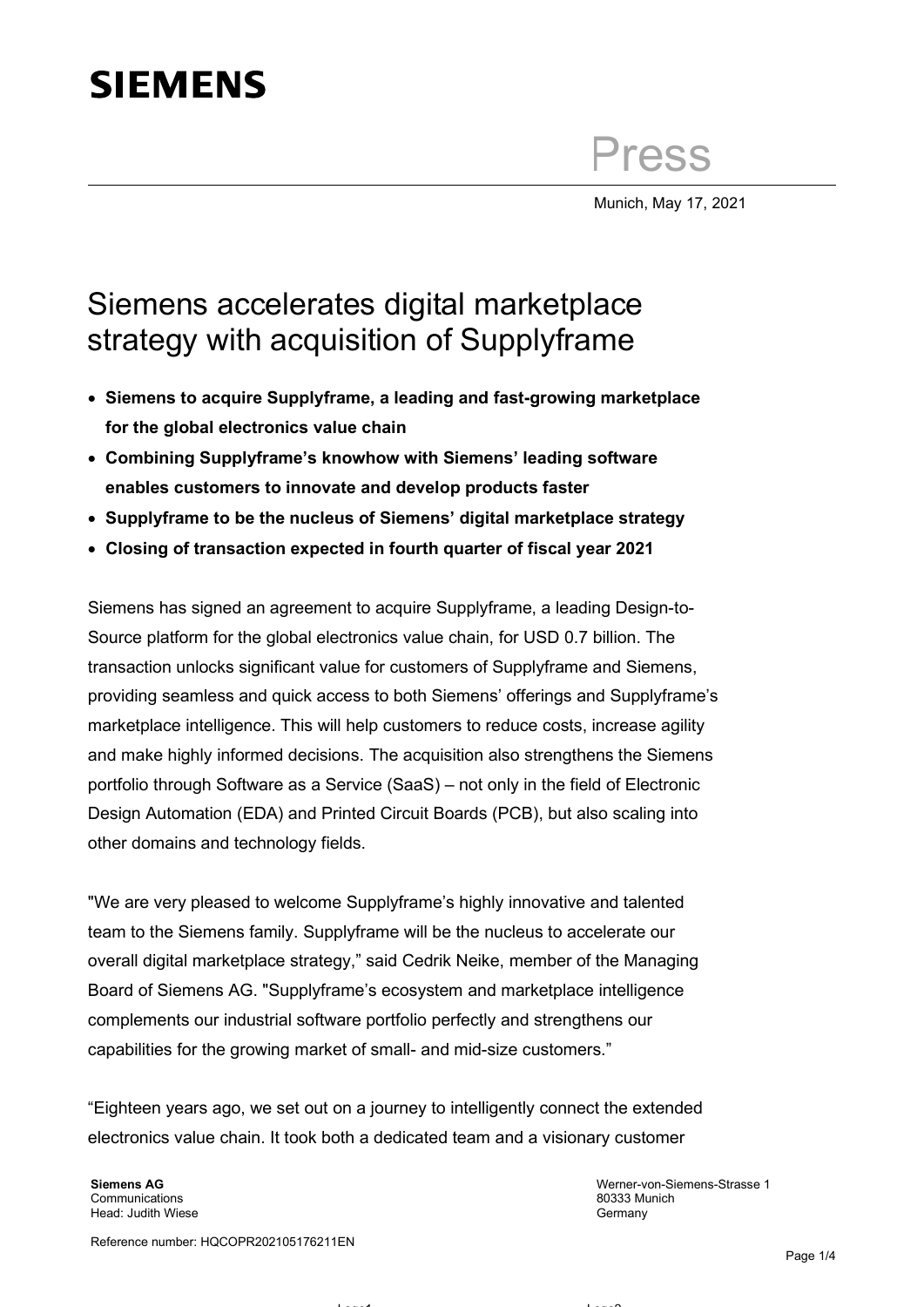**Siemens AG** Press Release

base to gradually turn our vision into reality. This process has been further accelerated by the recent component shortage environment, which has exposed the fragility of supply chains and created a mandate for digital transformation and intelligent decision making. I am thrilled to join forces with Siemens to scale our innovation and drive broader adoption of our DSI solutions globally. This is an amazing outcome for our customers, partners and employees," said Steve Flagg, CEO and founder of Supplyframe.

Supplyframe has created a strong Design-to-Source Intelligence (DSI) ecosystem with over 10 million engineering and supply chain professionals worldwide, transforming how businesses design, source, market and sell products in the global electronics value chain. Supplyframe's SaaS offerings have been growing with ca. 40% p.a. over the last years, a rate that is expected to continue mid-term.

Siemens will realize significant synergies between Supplyframe's capabilities and its own portfolio with an expected USD mid-triple digit net present value. EPS accretive pre-ppa in second year after closing. Steve Flagg will continue as CEO of the company and join the Siemens Digital Industries Software senior leadership team.

Founded in 2003, Supplyframe is headquartered in Pasadena, California with offices in the USA, China, France, Serbia and the UK. The expected revenue of Supplyframe for the fiscal year 2021 is around \$70 million with profit margins typical for the software business.

Closing of the transaction is subject to customary conditions and is expected in the fourth quarter of fiscal year 2021.

This press release is available at<https://sie.ag/3wdXycU>

Follow us on Twitter at [www.twitter.com/siemens\\_press](http://www.twitter.com/siemens_press)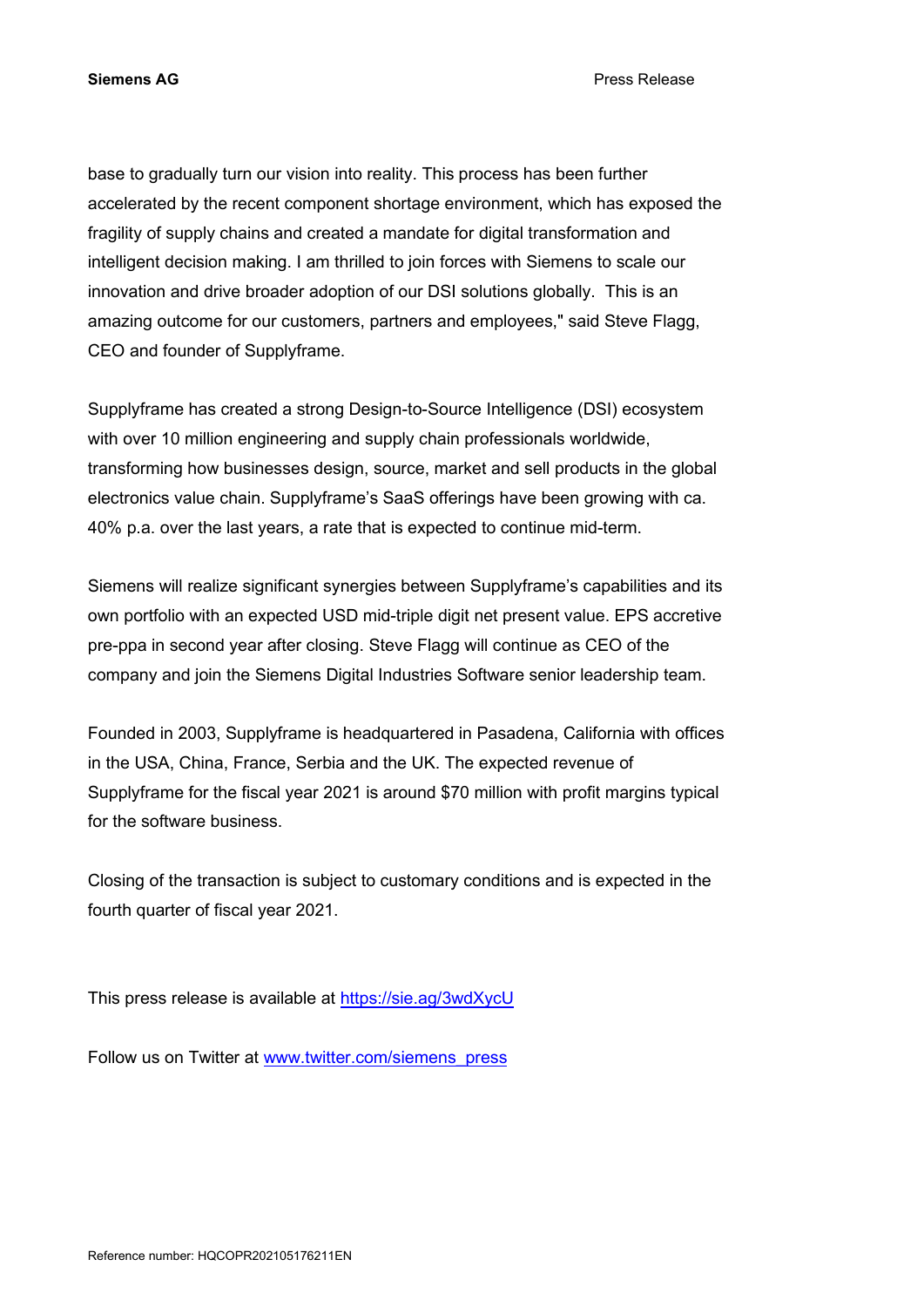## **Contact for journalists:**

Kate Eby Phone: + 1 404-394-8711; Email: [kate.eby@siemens.com](mailto:kate.eby@siemens.com)

Florian Martens

Phone: +49 162 2306627; Email: [florian.martens@siemens.com](mailto:florian.martens@siemens.com)

Simon Krause Phone: +49 176 4039683; Email: [krause.simon@siemens.com](mailto:krause.simon@siemens.com)

David Petry Phone: +49 173 5371050; Email: [david.petry@siemens.com](mailto:david.petry@siemens.com)

**Siemens Digital Industries Software** is driving transformation to enable a digital enterprise where engineering, manufacturing and electronics design meet tomorrow. Th[e company's Siemens Xcelerator portfolio](https://www.sw.siemens.com/portfolio/) helps companies of all sizes create and leverage digital twins that provide organizations with new insights, opportunities and levels of automation to drive innovation. For more information on Siemens Digital Industries Software products and services, visit [www.sw.siemens.com](http://www.sw.siemens.com/) or follow us on [LinkedIn,](https://www.linkedin.com/company/siemenssoftware) [Twitter,](http://www.twitter.com/siemenssoftware) [Facebook](http://www.facebook.com/SiemensDISoftware) and [Instagram.](http://www.instagram.com/siemenssoftware) Siemens Digital Industries Software – Where today meets tomorrow.

**Siemens Digital Industries** (DI) is an innovation leader in automation and digitalization. Closely collaborating with partners and customers, DI drives the digital transformation in the process and discrete industries. With its Digital Enterprise portfolio, DI provides companies of all sizes with an end-to-end set of products, solutions and services to integrate and digitalize the entire value chain. Optimized for the specific needs of each industry, DI's unique portfolio supports customers to achieve greater productivity and flexibility. DI is constantly adding innovations to its portfolio to integrate cutting-edge future technologies. Siemens Digital Industries has its global headquarters in Nuremberg, Germany, and has around 76,000 employees internationally.

**Siemens AG** (Berlin and Munich) is a global technology powerhouse that has stood for engineering excellence, innovation, quality, reliability and internationality for more than 170 years. Active around the world, the company focuses on intelligent infrastructure for buildings and distributed energy systems and on automation and digitalization in the process and manufacturing industries. Siemens brings together the real and the digital worlds to benefit customers and society. Through Mobility, a leading supplier of intelligent mobility solutions for rail and road transport, Siemens is helping to shape the world market for passenger and freight services. Via its majority stake in the publicly listed company Siemens Healthineers, Siemens is also a world-leading supplier of medical technology and digital health services. In addition, Siemens holds a minority stake in Siemens Energy, a global leader in the transmission and generation of electrical power that has been listed on the stock exchange since September 28, 2020.

In fiscal 2020, which ended on September 30, 2020, the Siemens Group generated revenue of €55.3 billion and net